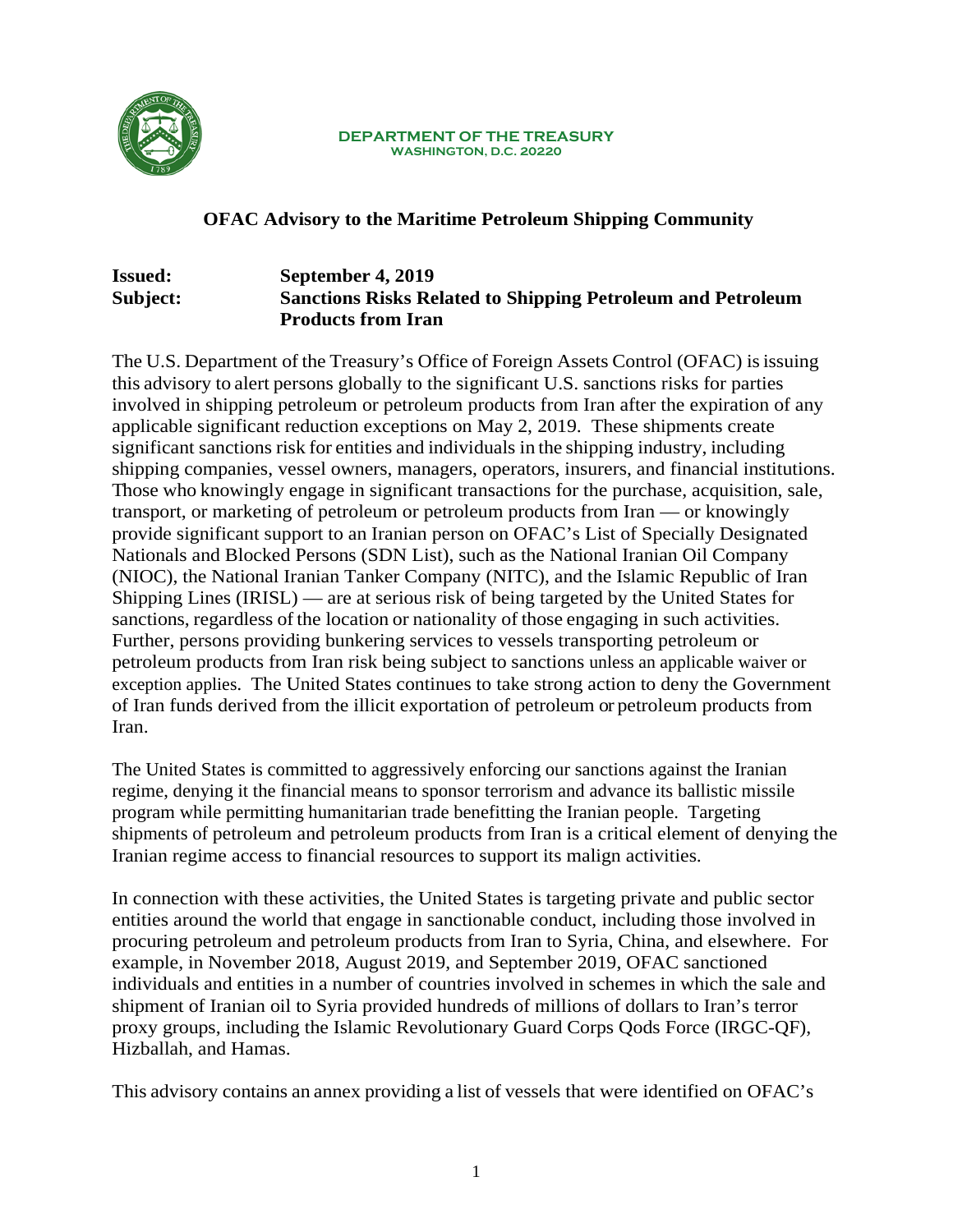SDN List as property in which persons blocked pursuant to E.O. 13224 have an interest on September 4, 20[1](#page-1-0)9.<sup>1</sup> These blocked persons are part of an IRGC-QF-led network that shipped Iranian crude oil and condensate to Syria.

# **Sanctions Risks and OFAC's Iran-related Authorities**

Individuals and entities knowingly engaged in certain transactions relating to the purchase, acquisition, sale, transport, or marketing of petroleum and petroleum products from Iran or providing material support to certain Iran-related persons on the SDN List risk being sanctioned under U.S. sanctions authorities relating to Iran, unless an exception applies.

Below is a high-level overview of OFAC's Iran-related sanctions authorities; however, this overview is not intended to be a comprehensive summary of all U.S. sanctions authorities related to Iran. Please note this section is current as of the date of this advisory. The most up-to-date information can be found on Treasury's website and the hyperlinks listed in the footnotes below.

OFAC administers and enforces a comprehensive trade embargo against Iran, as set forth in the Iranian Transactions and Sanctions Regulations, 31 C.F.R. part 560 (ITSR), issued under the authority of the International Emergency Economic Powers Act, 50 U.S.C. §§ 1701-06, among other authorities. The ITSR prohibits most direct and indirect transactions with Iran by U.S. persons or within the United States, unless authorized by OFAC or exempted by statute.<sup>[2](#page-1-1)</sup> Further, absent an applicable exemption or OFAC authorization, foreign persons, including foreign financial institutions, are prohibited from processing transactions to or through the United States in violation of these prohibitions, including transactions through U.S. correspondent accounts for or on behalf of Iranian financial institutions, other persons located in Iran, or where the benefit of those services is otherwise received in Iran.

In addition, non-U.S. persons — including foreign financial institutions — may be subject to U.S. sanctions for knowingly conducting significant transactions for, or knowingly providing significant support to, certain Iran-related persons on OFAC's SDN List, including NIOC, NITC, and IRISL, unless an exception applies. Further, non-U.S. persons that knowingly own, operate, control, or insure a vessel that transports crude oil exported from Iran after the expiration of any applicable significant reduction exception could be subject to secondary sanctions under the Iran Sanctions Act. Even if an exception applies, the involvement of the IRGC or any other person designated in connection with Iran's support for international terrorism or its proliferation of weapons of mass destruction or their means of delivery is nonetheless subject to U.S. sanctions. The IRGC is identified by the United States as

<span id="page-1-0"></span><sup>&</sup>lt;sup>1</sup> NOTE: Blocked persons subject to sanctions and additional vessels identified as property in which a blocked person has an interest can be found on the SDN List, which can be searched [here.](https://www.treasury.gov/resource-center/sanctions/SDN-List/Pages/default.aspx) Please note that the transport of petroleum and petroleum products exported from Iran before May 2, 2019 to a country that received a significant reduction exception pursuant to section 1245 of the National Defense Authorization Act for Fiscal Year 2012 could be subject to a sanctions exception.

<span id="page-1-1"></span><sup>2</sup> The ITSR also prohibits entities owned or controlled by a United States person and established or maintained outside the United States ("U.S.-owned or -controlled foreign entities") from knowingly engaging in any transaction directly or indirectly with the Government of Iran or any person subject to the jurisdiction of the Government of Iran that would be prohibited by the ITSR if the transaction were engaged in by a United States person or in the United States.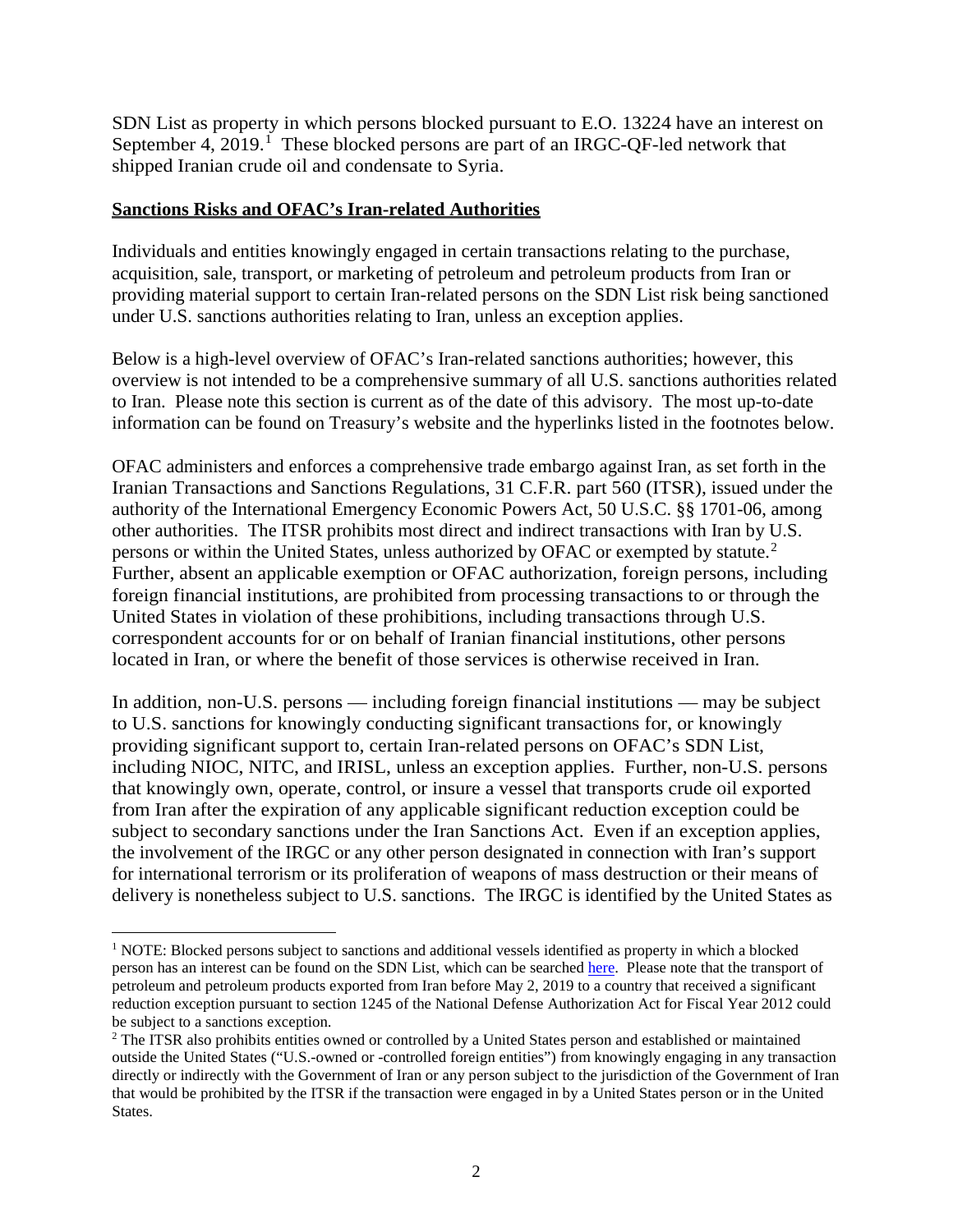a Foreign Terrorist Organization.

# **Deceptive Shipping Practices**

As the global community increases its pressure on the Iranian regime, persons associated with the petroleum shipping industry continue to deploy deceptive practices to facilitate Iranian transactions. Actors such as Iran's IRGC-QF attempt to evade U.S. and European sanctions by obfuscating the origin, destination, and recipient of oil shipments, including those in the Mediterranean Sea ultimately destined for Syria.

The following list provides examples of the types of tactics used to obfuscate the origin and destination of petroleum and petroleum products from Iran.

**Falsifying Cargo and Vessel Documents:** Complete and accurate shipping documentation is critical to ensuring all parties to a transaction understand the parties, goods, and vessels involved in a given shipment. Bills of lading, certificates of origin, invoices, packing lists, proof of insurance, and lists of last ports of call are examples of documentation that typically accompanies a shipping transaction. Shipping companies have been known to falsify vessel and cargo documents to obscure the destination of petroleum shipments.

**Ship to Ship (STS) Transfers:** STS transfers are a method of transferring cargo from one ship to another while at sea rather than while located in port. STS transfers can conceal the origin or destination of cargo.

**Disabling Automatic Identification System (AIS):** AIS is a collision avoidance system, which transmits, at a minimum, a vessel's identification and select navigational and positional data via very high frequency (VHF) radio waves. While AIS was not specifically designed for vessel tracking, it is often used for this purpose via terrestrial and satellite receivers feeding this information to commercial ship tracking services. Ships meeting certain tonnage thresholds and engaged in international voyages are required to carry AIS at all times, consistent with applicable requirements; however, vessels carrying petroleum from Iran have been known to intentionally disable their AIS transponders or modify transponder data to mask their movements. This tactic can conceal the cargo's Iranian origin, or create uncertainty regarding the location of Iranian vessels and obfuscate STS transfers of Iranian cargo.

**Vessel Name Changes**: The owners of vessels that have engaged in illicit activities are known to change the name of a vessel in an attempt to obfuscate its prior illicit activities. For this reason, it is essential to research a vessel not only by name, but also by its International Maritime Organization (IMO) number.

#### **Risk Mitigation Measures**

The risk of engaging in sanctionable activity or processing prohibited transactions can be potentially mitigated by implementing the following types of measures, many of which were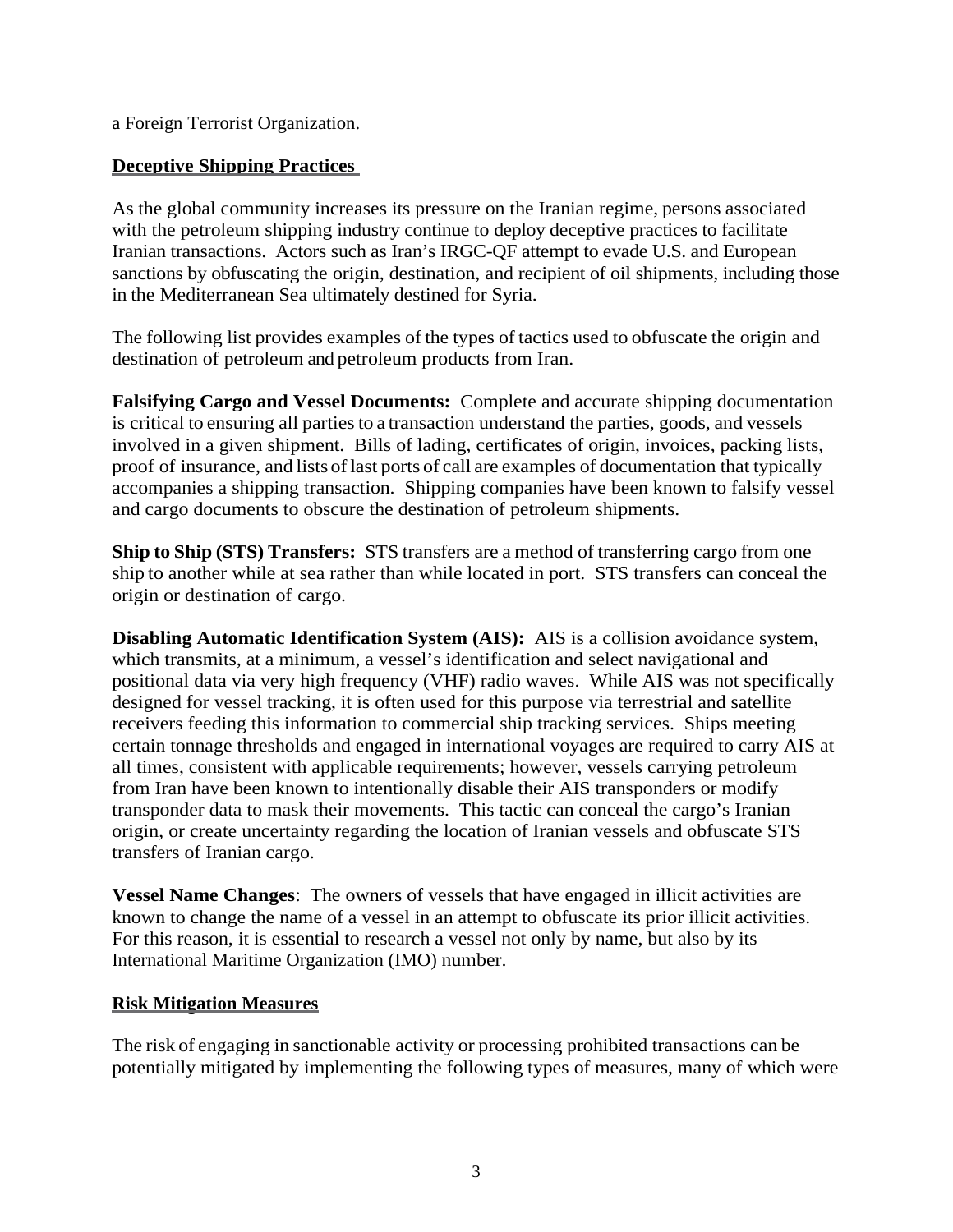outlined in previous OFAC publications:

**Insurance:** There is sanctions risk related to the provision of underwriting services or insurance or reinsurance to certain Iranian energy- or maritime-related persons or activity. In particular, persons who knowingly provide underwriting services or insurance or reinsurance to any Iranian person on the SDN List — such as NIOC, NITC, or IRISL — are exposed to sanctions. Additionally, transactions involving the designated entity Kish Protection & Indemnity Club (aka Kish P&I), a major Iranian insurance provider, are considered sanctionable activity. The United States is not alone in its concerns with Kish P&I. Many countries' flagging registries do not accept vessels insured by Kish P&I to their registries.

**Verify Cargo Origin:** Individuals and entities receiving petroleum or petroleum products shipments should conduct appropriate due diligence to corroborate the origin of such goods when transported or delivered by vessels exhibiting deceptive behaviors or where connections to sanctioned persons or locations are suspected. Testing samples of the cargo's composition can reveal chemical signatures unique to Iranian oil fields. Publicizing cases where certificates of origin are known to be falsified can deter efforts to resell the goods to alternative customers.

# **Strengthen Anti-Money Laundering/Countering the Financing of Terrorism**

**(AML/CFT) Compliance:** Financial institutions and companies are strongly encouraged to employ risk mitigation measures consistent with Financial Action Task Force standards designed to combat money laundering, and terrorist and proliferation financing. This includes the adoption of appropriate due diligence policies and procedures by financial institutions and non-financial gatekeepers and promoting beneficial ownership transparency for legal entities, particularly as related to the scenarios outlined above.

**Monitor for AIS Manipulation:** Ship registries, insurers, charterers, vessel owners, or port operators should consider investigating vessels that appear to have turned off their AIS while operating in the Mediterranean and Red Seas and near China. Any other signs of manipulating AIS transponders should be considered red flags for potential illicit activity and should be investigated fully prior to continuing to provide services to, processing transactions involving, or engaging in other activities with such vessels.

**Review All Applicable Shipping Documentation:** Individuals and entities processing transactions pertaining to shipments potentially involving petroleum or petroleum products from Iran should ensure that they request and review complete and accurate shipping documentation. Such shipping documentation should reflect the details of the underlying voyage and reflect the relevant vessel(s), flagging, cargo, origin, and destination. Any indication that shipping documentation has been manipulated should be considered a red flag for potential illicit activity and should be investigated fully prior to continuing with the transaction. In addition, documents related to STS transfers should demonstrate that the underlying goods were delivered to the port listed on the shipping documentation.

**Know Your Customer (KYC):** As a standard practice, those involved in the maritime petroleum shipping community, including vessel owners and operators, are advised to conduct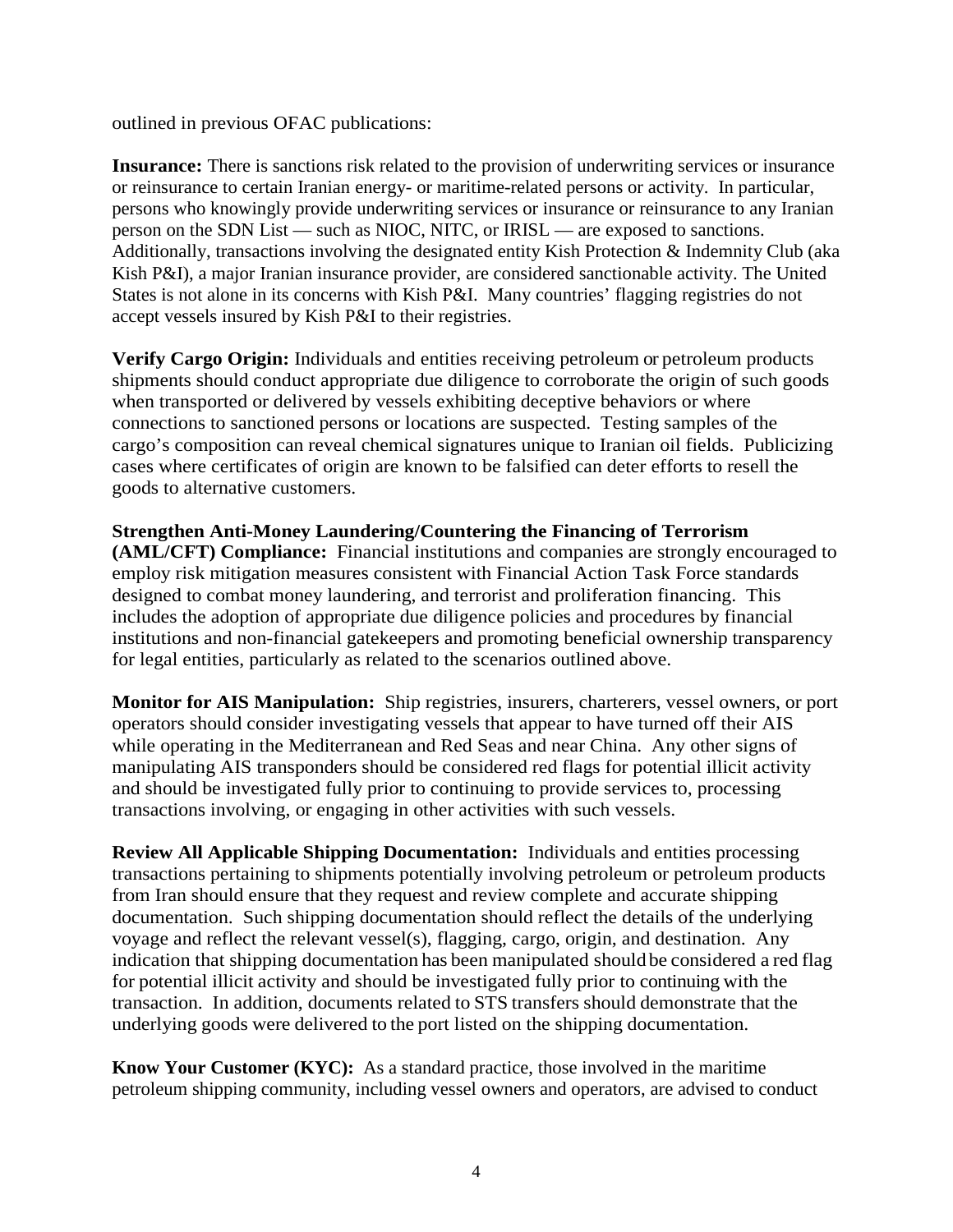KYC due diligence. KYC due diligence helps to ensure that those in the maritime petroleum shipping community are aware of the activities and transactions they engage in, as well as the parties, geographies, and country-of-origin and destination of the goods involved in any underlying shipments. This includes not only researching companies and individuals, but also the vessels, vessel owners, and operators involved in any contracts, shipments, or related maritime commerce. Best practices for conducting KYC on a vessel include researching its IMO number, which may provide a more comprehensive picture of the vessel's history, travel patterns, ties to illicit activities, actors, or regimes, and potential sanctions risks associated with the vessel or its owners or operators.

**Clear Communication with International Partners:** Partiesto a shipping transaction may be subject to different sanctions regimes depending on the parties and jurisdictions involved, so clear communication is a critical step for international transactions. Discussing applicable sanctions frameworks with parties to a transaction can ensure more effective compliance.

**Leverage Available Resources:** There are several organizations that provide commercial shipping data, such as ship location, ship registry information, and ship flagging information. This data should be incorporated into due diligence best practices, along with available information from OFAC as outlined below in the "Sanctions Resources" section of this advisory.

# **Consequences of Violating U.S. Sanctions or Engaging in Sanctionable Conduct**

Individuals and entities engaged in certain transactions involving petroleum or petroleum products from Iran or certain Iran-related persons on the SDN List should be aware that engaging in such conduct may result in designation or other sanctions under U.S. sanctions authorities unless an exception applies.

In addition, violations of the ITSR could result in civil enforcement actions or criminal penalties for persons or transactions subject to U.S. jurisdiction.

Persons that violate the ITSR can be subject to significant civil monetary penalties.<sup>[3](#page-4-0)</sup> OFAC investigates and enforces violations of its regulations as outlined in its [Economic](https://www.treasury.gov/resource-center/sanctions/Documents/fr74_57593.pdf) Sanctions [Enforcement Guidelines, 31 C.F.R. part 501, Appendix A.](https://www.treasury.gov/resource-center/sanctions/Documents/fr74_57593.pdf) For more information regarding civil monetary penalties and other administrative actions taken by OFAC, see the [Civil](https://www.treasury.gov/resource-center/sanctions/CivPen/Pages/civpen-index2.aspx)  [Penalties and Enforcement Information](https://www.treasury.gov/resource-center/sanctions/CivPen/Pages/civpen-index2.aspx) portion of OFAC's web site.

 $\overline{a}$ 

<span id="page-4-0"></span><sup>3</sup> Pursuant to Section 4 of the Federal Civil Penalties Inflation Adjustment Act (1990 Pub. L. 101-410, 104 Stat. 890; 28 U.S.C. 2461 note), as amended by the Debt Collection Improvement Act of 1996 (Pub. L. 104-134, 110 Stat. 1321-373) and the Federal Civil Penalties Inflation Adjustment Act Improvements Act of 2015 (Pub. L. 114- 74, 129 Stat. 599, 28 U.S.C. 2461 note) (collectively, the FCPIA Act), requires each federal agency with statutory authority to assess civil monetary penalties (CMPs) to adjust CMPs annually for inflation according to a formula described in section 5 of the FCPIA Act.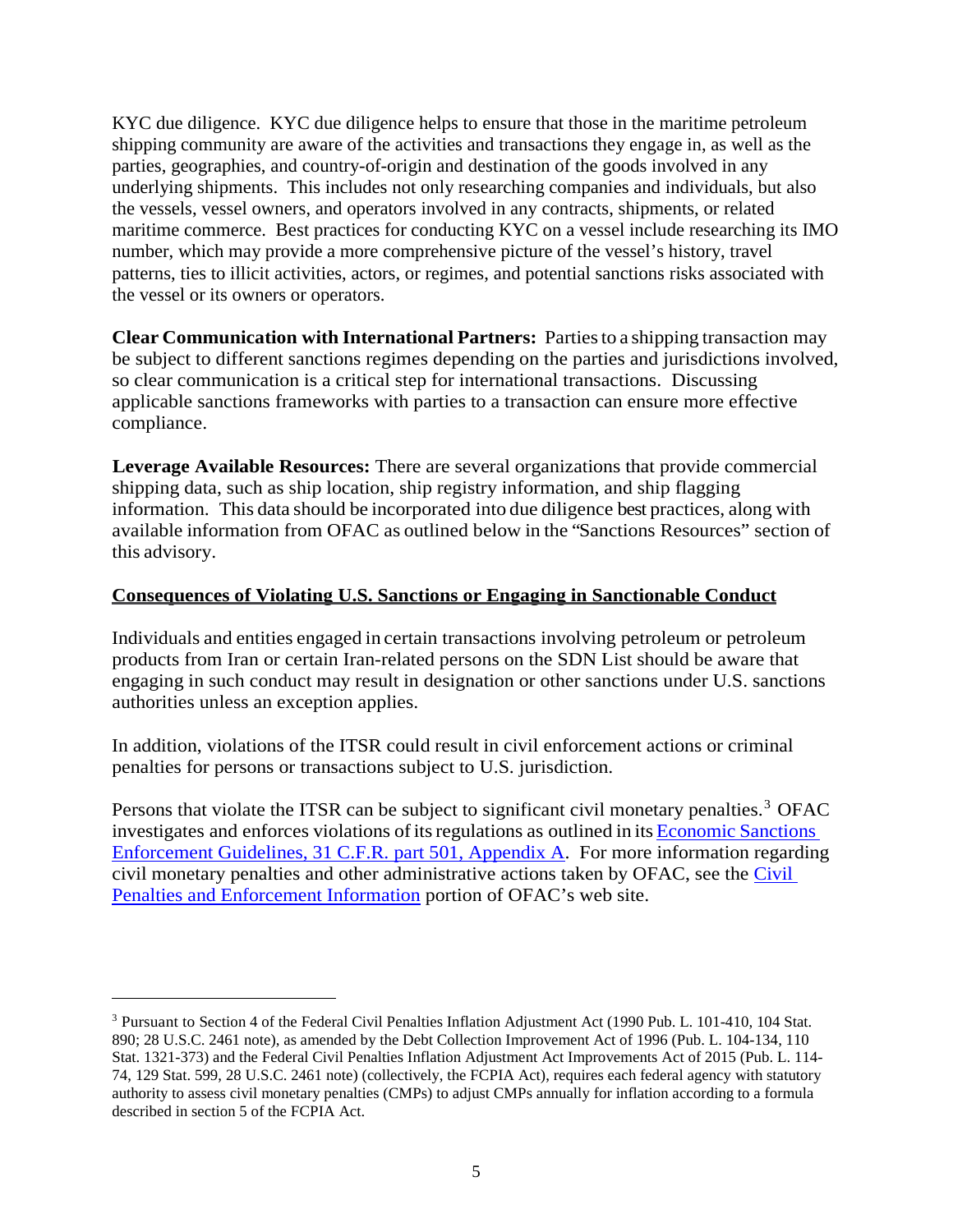# **Sanctions Resources**

For additional guidance regarding the U.S. sanctions programs on Iran, please consult OFAC's Iran Sanctions [FAQs](https://www.treasury.gov/resource-center/faqs/Sanctions/Pages/faq_iran.aspx) pages. For questions or concerns related to OFAC sanctions regulations and requirements, including to disclose a potential violation of U.S. sanctions regulations, please contact OFAC's Compliance Hotline at 1-800-540-6322 or via [OFAC\\_Feedback@treasury.gov.](mailto:OFAC_Feedback@treasury.gov.) To submit a request for a specific OFAC license, see **[OFAC Licensing.](https://licensing.ofac.treas.gov/Apply/Introduction.aspx)**